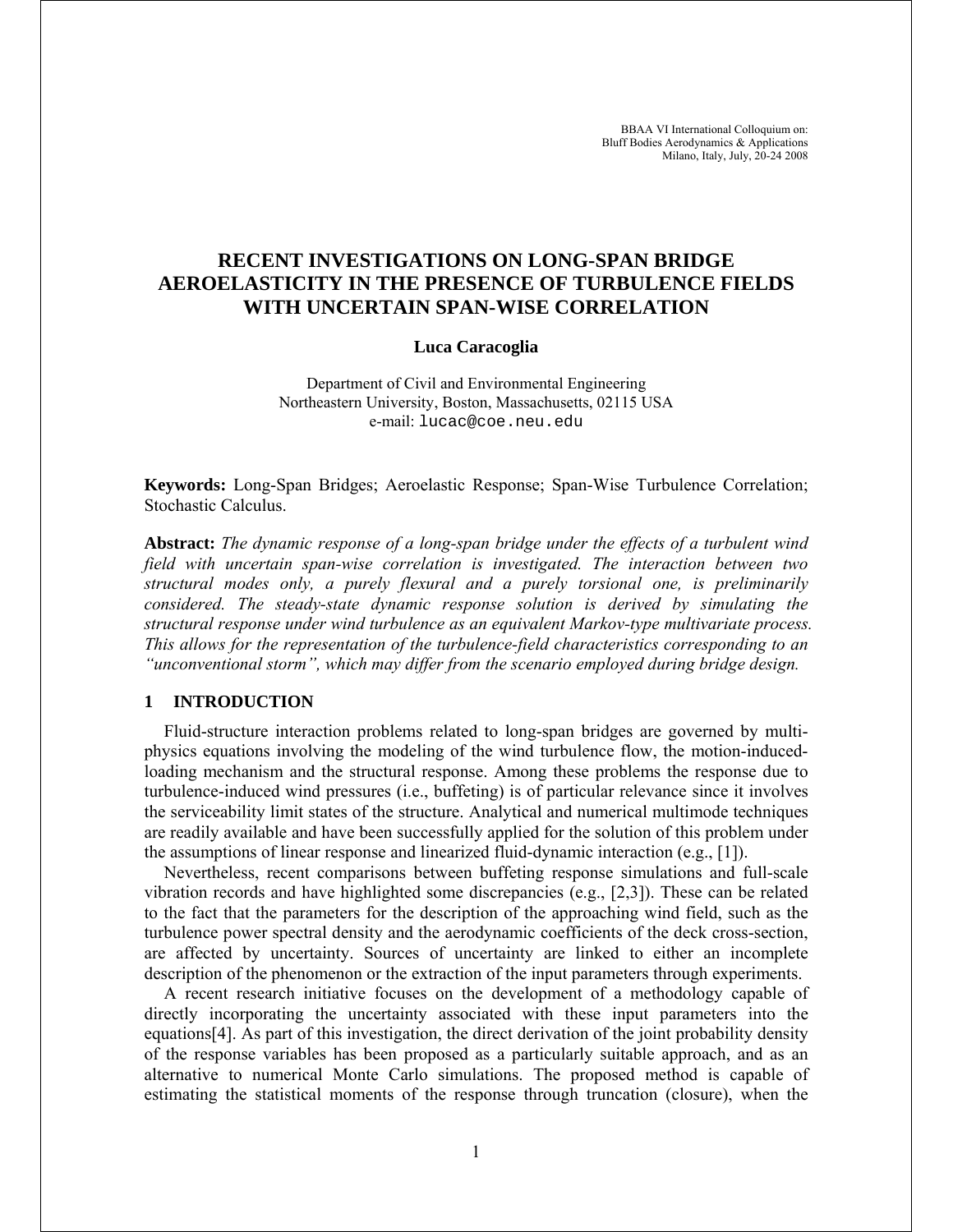information on the statistical distribution of the input random parameters is not fully available. While this method has been used for the study bridge flutter (e.g., [5]), little attention has been devoted to buffeting.

In this study the dynamic response of a long-span bridge under the effects of a turbulent wind field with uncertain span-wise correlation is investigated. The interaction between two modes only, namely a purely flexural and a purely torsional one is considered to investigate the effects of modal coupling and to describe response of a long-span bridge in the proximity of coupled-flutter instability. A steady-state dynamic response solution is derived by simulating the structural response under wind turbulence as an equivalent Markov-type multivariate process. The derivation of the corresponding Reduced Fokker-Plank Equation (RFPE) via stochastic calculus [6] is discussed, in which random processes and variables include modal response and uncertain span-wise spatial correlation of the turbulence.

### **2 PROBLEM FORMULATION**

The dynamic response of a long-span bridge was simulated in the time domain. The representation of aeroelastic forces (self-excited drag  $D_{AE}$ , lift  $L_{AE}$  and moment  $M_{AE}$  per unit length), is conventionally defined in a mixed time-frequency formulation as a linear combination of *p* lateral, *h* vertical and *α* angular displacement components and flutter derivatives  $P_q^*$ ,  $H_q^*$ ,  $A_q^*$  (q=1,...,6) as shown in Fig. (1). As an example,  $L_{AE}$  is (e.g., [1])

$$
L_{AE} = 0.5 \rho U^2 B \left[ K H_1^* \dot{h} / U + K H_2^* B \dot{\alpha} / U + K^2 H_3^* \alpha + K^2 H_4^* h / B + K H_5^* \dot{p} / U + K^2 H_6^* p / B \right].
$$
 (1)

In Eq. (1)  $\rho$  denotes the density of the air, *U* is the cross-flow reference mean wind velocity, *B* is the deck width and *t* is the time. The derivatives are all functions of the reduced frequency  $K=\omega B/U$  with  $\omega$  circular frequency. Similarly turbulence-induced forces are represented in terms of quasi-steady theory. The loading depends on the vertical (*w*) and lateral (*u*) turbulence components and is obtained by linear expansion about the equilibrium position under static wind, such as for the lift buffeting force *Lb*,

$$
L_b = 0.5 \rho U^2 B \Big[ 2C_L u(x,t) / U + (\hat{C}_L + C_D) w(x,t) / U \Big],
$$
\n(2)

with *x* longitudinal bridge axis coordinate,  $C_L$  and  $C_D$  drag and lift static coefficients per unit length at initial angle of attack  $\alpha_0=0$ , and  $\hat{C}_L = dC_L/d\alpha$  (computed at  $\alpha_0$ ).



Figure 1: Aeroelastic and aerodynamic actions on a bridge deck.

Aeroelastic forces are converted into dimensionless time domain (*s*=*tU*/*B*) quantities via indicial-function formulation. As an example the indicial lift due to vertical-velocity unit step variation at  $s=0$  is  $\Phi_{Lh}(s) = c_{0,Lh} - \sum_{i} c_{i,Lh} \exp(-d_{i,Lh}s)$ . The parameters  $c_{i,Lh}$  and  $d_{i,Lh}$  are derived from non-linear regression of the corresponding derivatives. The dynamic motion components of the deck (Fig. 1) are represented via superposition of still-air structural eigen-functions,  $h<sub>g</sub>(x)$ ,  $p<sub>g</sub>(x)$  and generalized coordinates  $\zeta<sub>g</sub>(t)$ , as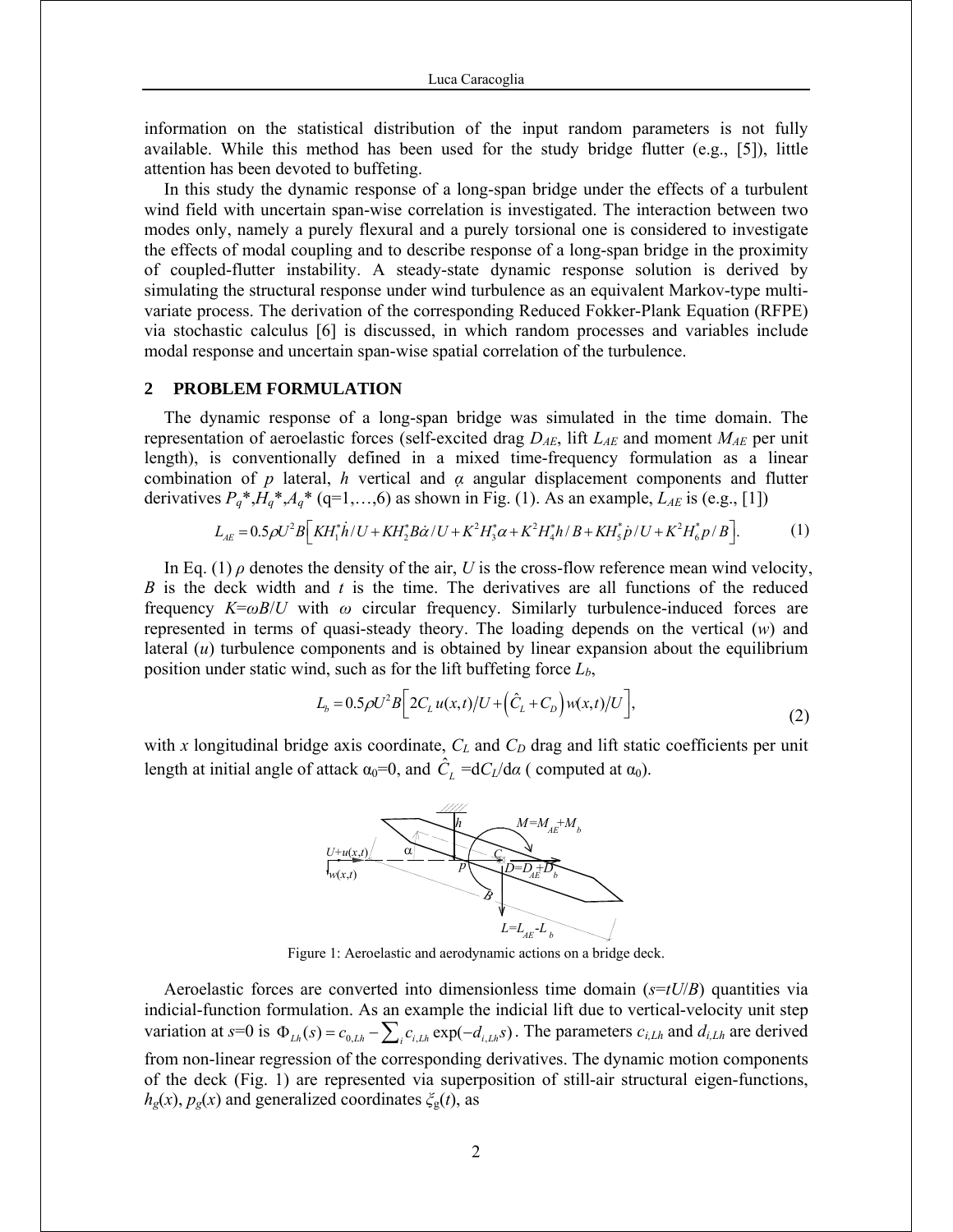$$
p = \sum \xi_{g}(t) B p_{g}(x); \quad h = \sum \xi_{g}(t) B h_{g}(x); \quad \alpha = \sum \xi_{g}(t) \alpha_{g}(x).
$$
 (3)

The response of the bridge is analyzed by considering the interaction between two modes only, namely a purely flexural and a purely torsional one, thereby allowing the preliminary investigation of the effects of modal coupling. The two dominating modes are denoted as *j* and *k* with  $h_i(x) \neq 0$  and  $a_k(x) \neq 0$  exclusively, whereas other eigen-components (Eq. 3) are identically set to zero.

Turbulence-induced loading (Eq. 2) was recast into corresponding generalized forces (modes *j* and *k*) as a function of  $\hat{u}(s) = u(s)/U$  and  $\hat{w}(s) = w(s)/U$  and span-wise correlation terms depending on the selected mode. As an example, the generalized force correlation term associated with mode *j* and corresponding to  $L_b$  is defined (in a least-square sense), as

$$
\left[ (\hat{C}_L + C_D) L_{\psi_{h_j}} \right]^2 = \iint (\hat{C}_L + C_D)^2 h_j(x) h_j(\sigma) \exp(-\tilde{c} |x - \sigma|/l) d\sigma \, dx / l^2.
$$
 (4)

In Eq. (4) the summation is performed over the entire bridge span length *l*, and  $\tilde{c} \approx 5\omega l/(2\pi U)$  with  $\omega_i$  structural frequency of mode *j*. Direct influence of lateral (drag) forces and chord-wise aerodynamic admittance are neglected in this study.

### **3 STEADY-STATE PROBABILITY DENSITY FUNCTION VIA RFPE**

The span-wise correlation of aerodynamic forces for mode *j*, *Lψhj*, is assumed as a random variable to simulate the effects of an uncertain wind scenario. The equation of motion can be recast into a first-order Itô-type stochastic differential system through variables  $\mathbf{Z}(s) = [\mathbf{Z}_{AE}(s), \mathbf{Z}_{TB}(s)]^T$ , with  $\mathbf{Z}_{AE}(s) = [\xi_j, \xi_k, \xi'_j, \xi'_k, \nu_{ae,g,pq,i}, \mu_{ae,g,pq,i}]^T$  the modal and aerolastic terms, while  $\mathbf{Z}_{T}(\mathbf{s}) = \left| L_{\psi_j} \hat{u}(\mathbf{s}), L_{\psi_j} \hat{w}(\mathbf{s}), \hat{u}(\mathbf{s}), \hat{w}(\mathbf{s}), L_{\psi_j} \right|$  $\mathbf{Z}_{\text{TB}}(s) = \left[ L_{\psi_j} \hat{u}(s), L_{\psi_j} \hat{w}(s), \hat{u}(s), \hat{w}(s), L_{\psi_j} \right]^T$  are the turbulence-dependent quantities. The prime symbol denotes the derivative with respect to  $s$  and  $\left[\cdot\right]^T$  is the transpose operator. State augmentation is used [6].

The quantities  $v_{ae, g, pq, i}(s)$  and  $\mu_{ae, g, pq, i}(s)$  are vertical-velocity and torsional-angle aeroelastic states [5], respectively, with  $g=j,k$ ,  $p,q=h,\alpha$  and  $i=1..M_{pq}$  number of exponential time lags, which can be rewritten in state space for the first process as  $v'_{ae, pq, g, i} = d_{i, pq} c_{i, pq} \xi'_{g} - d_{i, pq} v_{ae, pq, g, i}$ . Chord-wise admittance is not addressed at this stage but can be readily included via additional aerodynamic states. A *n*-th dimensional linear stochastic differential system of equations [6] is derived, in which the input is represented as a univariate Wiener process *W*(*s*),

$$
d\mathbf{Z}(s) = \mathbf{A}\mathbf{Z}(s)ds + \sqrt{2\pi} \left[\mathbf{C}\mathbf{Z}(s) + \mathbf{d}\right]dW(s),\tag{5}
$$

$$
\mathbf{A} = \begin{bmatrix} \mathbf{A}_{AE}^{r \times r} & \mathbf{A}_{TB}^{r \times (n-r)} \\ \mathbf{0}^{(n-r) \times r} & \mathbf{T}^{(n-r) \times (n-r)} \end{bmatrix}, \mathbf{T}^{(n-r) \times (n-r)} = \begin{bmatrix} \mathbf{T}_{uw} & \mathbf{0}^{2 \times 2} & 0 \\ \mathbf{0}^{2 \times 2} & \mathbf{T}_{uw} & 0 \\ 0 & 0 & 0 \end{bmatrix}, \mathbf{T}_{uw} = \begin{bmatrix} -G_{1u} & 0 \\ 0 & -G_{1w} \end{bmatrix}. \text{ (6a, 6b, 6c)}
$$

The sub-matrix  $A_{TB}$  is associated with aerodynamic generalized forces corresponding to Eq. (2); **AAE** is related to both dynamic equilibrium equations and Eq. (5) but is independent of the turbulence. Dimensionless turbulence terms are simulated through a set of uncorrelated linear (autoregressive) filters (e.g.,  $d\hat{u} = -G_u \hat{u} ds + G_u dW(s)$ ). Matrix **C** is constant and linked to quantities  $L_{\nu} \hat{u}(s)$ ,  $L_{\nu} \hat{w}(s)$ ; *r* is the maximum number of states and